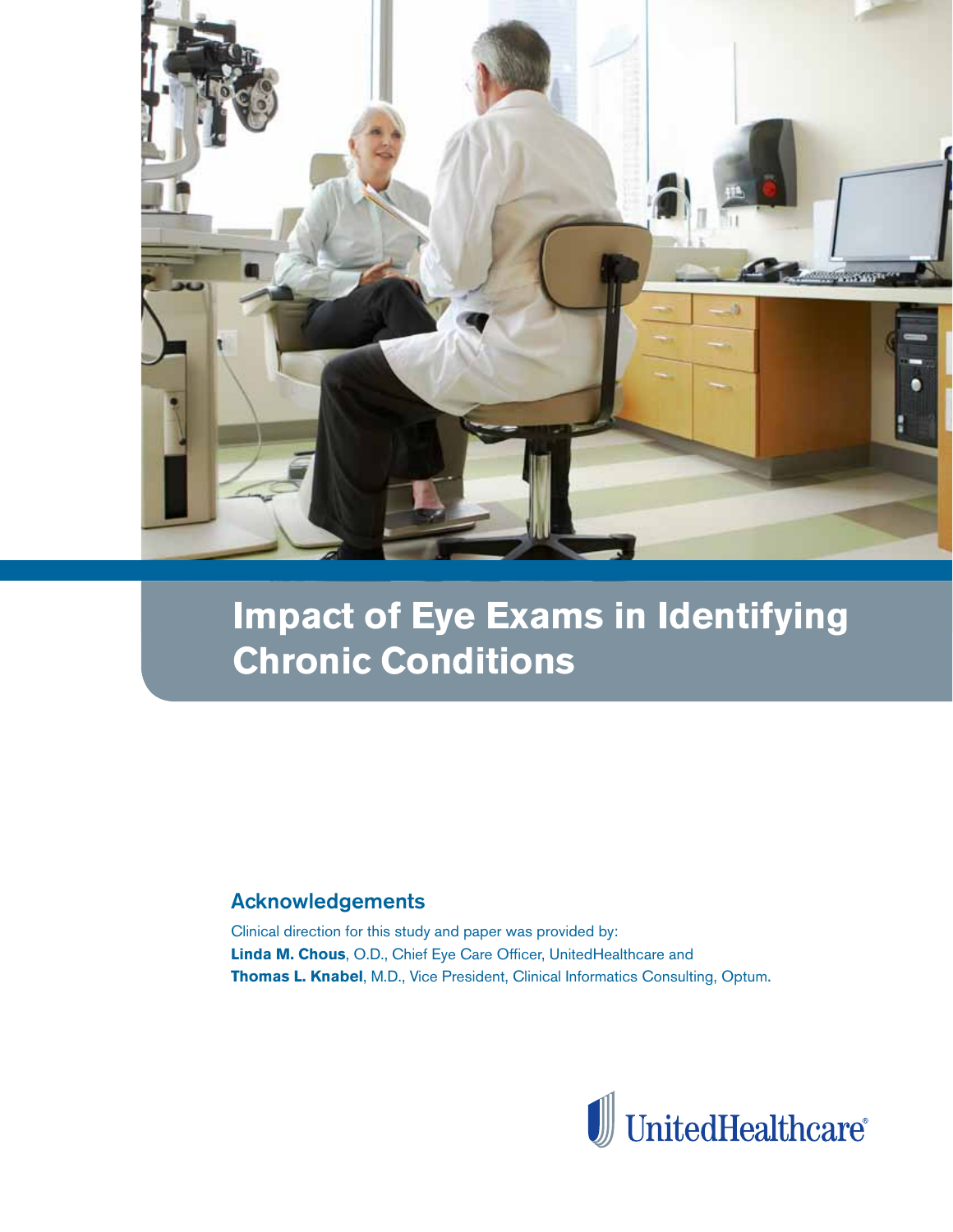## **Executive summary**

*The study was performed by Optum, the nation's leading health services company, on behalf of UnitedHealthcare to illustrate the prevalence of chronic disease identified through comprehensive eye exams by eye care practitioners (ECPs).* 

The inclusion of a comprehensive eye exam in a health insurance portfolio is a valuable covered benefit. Eye exams can facilitate identification and intervention of various high cost chronic diseases. Eye exams can also facilitate the management of diagnosed medical conditions. A comprehensive dilated eye exam can assess the advancement of the disease, how well the disease is being controlled and any ocular effects of medication to treat the disease. Early intervention of high cost chronic diseases has significant benefits such as lower average annual long term health costs and improved health outcomes.<sup>1-7</sup>

This study investigates eight chronic conditions and evaluates the frequency with which an eye care practitioner (ECP) was responsible or directly contributed to the identification of the disease. This study is a valuable addition to the literature on this topic. People often visit their eye care practitioners (ECPs) more frequently than their primary care providers,<sup>9</sup> so ECPs can serve as gatekeepers to health and can help engage or re-engage members in the care of their chronic condition.

This study reviews members with both medical and vision eligibility in calendar years 2011 and 2012. First evidence of a specified chronic condition was verified by the absence of claims for the condition in a review of the prior 18 months of claims from when the chronic condition was identified by the ECP. Of the members with complete claims data, members with chronic conditions coded in calendar years 2009 and 2010 were excluded from this analysis. ECPs were credited with identification if members with chronic conditions were reported during a comprehensive eye exam or identified within 60 days following a comprehensive eye exam.

Overall, more than 4,000 chronic conditions were identified by an ECP, representing 5.6% of conditions identified. Over 2,600 members had at least one chronic condition identified by an ECP, representing 5.0% of members identified with a chronic condition. Including conditions reported by ECPs, members were diagnosed (through a medical or vision claim) approximately 15 days following a comprehensive eye exam, on average.

The most common conditions identified by an ECP were diabetes (1,453), high cholesterol (1,343) and hypertension (1,001). Multiple sclerosis (15.1%), diabetes (15.0%), juvenile rheumatoid arthritis (12.0%) and Crohn's disease (5.0%) were most likely to be identified by an ECP.

The distribution of days between a comprehensive eye exam and disease identification differed by condition. Juvenile rheumatoid arthritis and diabetes had the majority of diagnoses reported by an ECP or on the same day by another provider. Approximately half of multiple sclerosis, rheumatoid arthritis and one third of Graves disease (ocular thyroid disease) diagnoses were reported during a comprehensive eye exam or on the same day.

This study strengthens the association between comprehensive eye exams and identification of chronic medical conditions. With comprehensive eye exams leading to identification of chronic conditions and re-engagement of members in their medical care, more members can take advantage of the opportunity for reduced costs and improved health outcomes. This underscores the potential added benefits of vision coverage within a healthcare portfolio.

#### **Observations**

- Multiple sclerosis, diabetes, juvenile rheumatoid arthritis and Crohn's disease had the highest percentage of identification by ECPs.
- More than 4,000 cases of chronic conditions were identified by an ECP.
- Over 2,600 members had at least one chronic condition identified by an ECP.
- On average, members were diagnosed 15 days following a comprehensive eye exam.
- Diabetes, high cholesterol and hypertension were the most prevalent conditions identified by ECPs.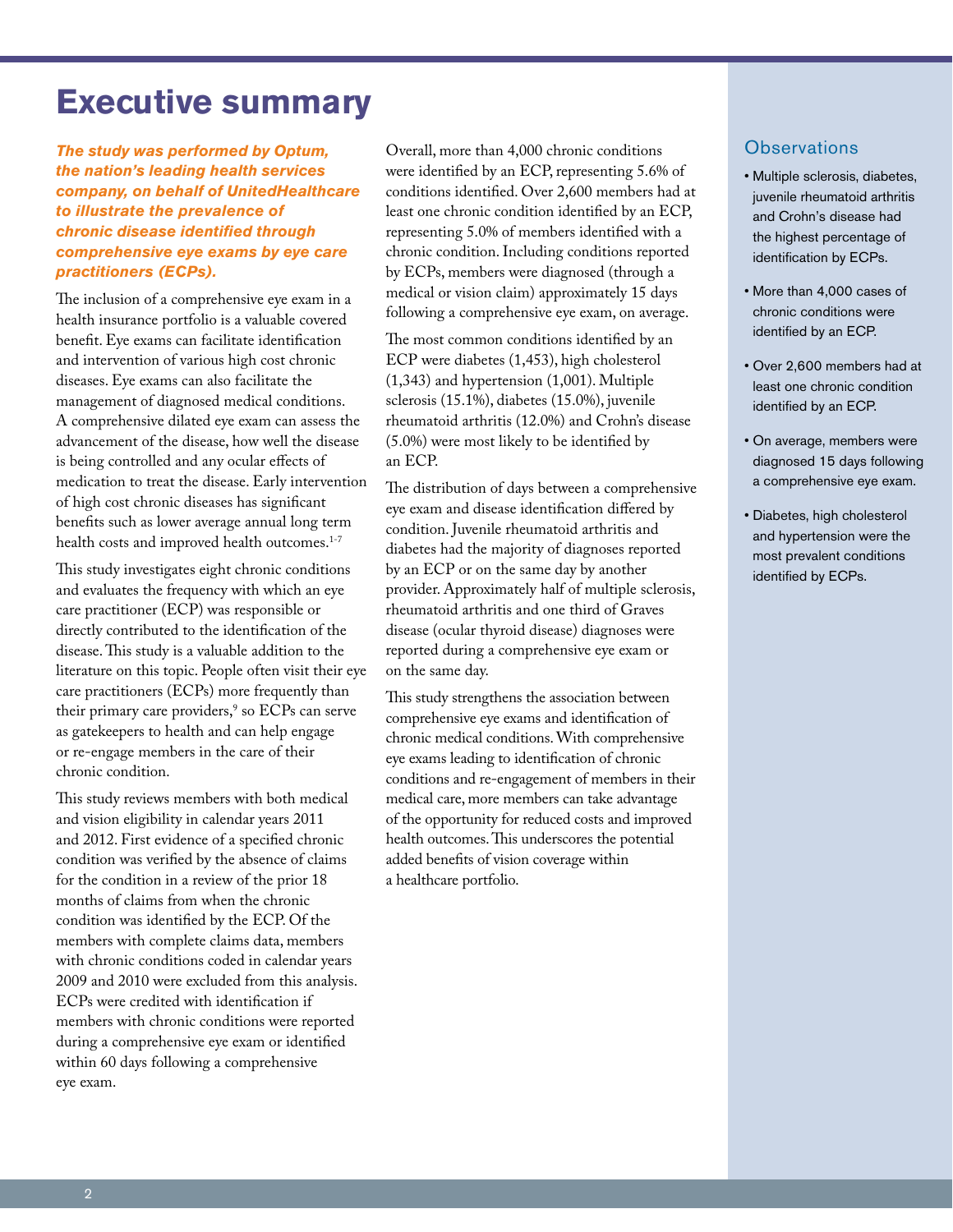## **Objective**

Previous studies have indicated vision coverage may lead to reduced medical costs and improved health outcomes through the availability of comprehensive eye exams. More specifically, medical costs stemming from chronic diseases such as diabetes, high cholesterol and many other chronic conditions can be reduced by early identification through comprehensive eye exams. The benefits associated with chronic disease intervention underscore the importance of early detection.<sup>8</sup>

Medical interventions for diabetes treatment have been shown to save employers, as the primary insurer, an average of \$1,200-\$1,872 per person per year compared to a baseline population. Additionally, a reduction of 4-7 sick days per year and significant increases in work productivity has been observed in previous studies.1 These savings are crucial as overall spending on diabetes increased by 41% between 2007 and 2012 and is projected to increase by more than 100% between 2012 and 2025.2

Hypertension is one of the leading causes of heart attacks, strokes and chronic heart failure. The over  $67$  million adults $^3$  with hypertension cost the US "\$47.5 billion annually in direct medical expenses and \$3.5 billion each year in lost productivity."4 : About half (47%) of people with high blood pressure have their condition under control."3 Additionally, "certain interventions may help reduce cases of high blood pressure by 11 million and save 18 billion health care dollars annually."5

High cholesterol is also a leading cause of healthcare costs in the US and a significant risk factor for cardiovascular disease. "Cardiovascular disease (CVD) is the leading cause of death in the United States and is responsible for 17% of national health expenditures."4 Interventions aimed at reducing cholesterol have shown reductions of 15% in the risk of coronary heart disease related mortality and 11% in risk for all-cause mortality per decrease of 10% in total cholesterol levels.<sup>6</sup>

The objective of this study is to illustrate the prevalence of chronic disease identified through comprehensive eye exams by eye care practitioners (ECPs). Eye exams used as the identifier for a chronic condition provide opportunities for reduced costs and improved health outcomes. This study intends to demonstrate the advantage of including vision coverage in healthcare benefits.

## Methodology

This study links vision benefits and identification of eight chronic diseases by determining the percentage of specified chronic diseases where the disease was identified or reported through a comprehensive eye exam. The study utilizes UnitedHealthcare (UHC) commercial membership with both medical and vision coverage for calendar years 2011 and 2012.

The following chronic conditions were included in our analysis. These eight conditions were selected because they are high cost, have a high prevalence and can be identified through an eye exam.<sup>7</sup>

These conditions were identified through ICD-9 diagnosis codes. Up to four diagnosis codes per claim were included in the study. Disease specific ICD-9 codes are listed in Appendix: Table 7.

| $\blacktriangleright$ Crohn's disease  | $\blacktriangleright$ Hypertension         |
|----------------------------------------|--------------------------------------------|
| $\triangleright$ Diabetes              | I Juvenile rheumatoid arthritis            |
| $\blacktriangleright$ Graves' disease  | $\blacktriangleright$ Multiple sclerosis   |
| $\blacktriangleright$ High cholesterol | $\blacktriangleright$ Rheumatoid arthritis |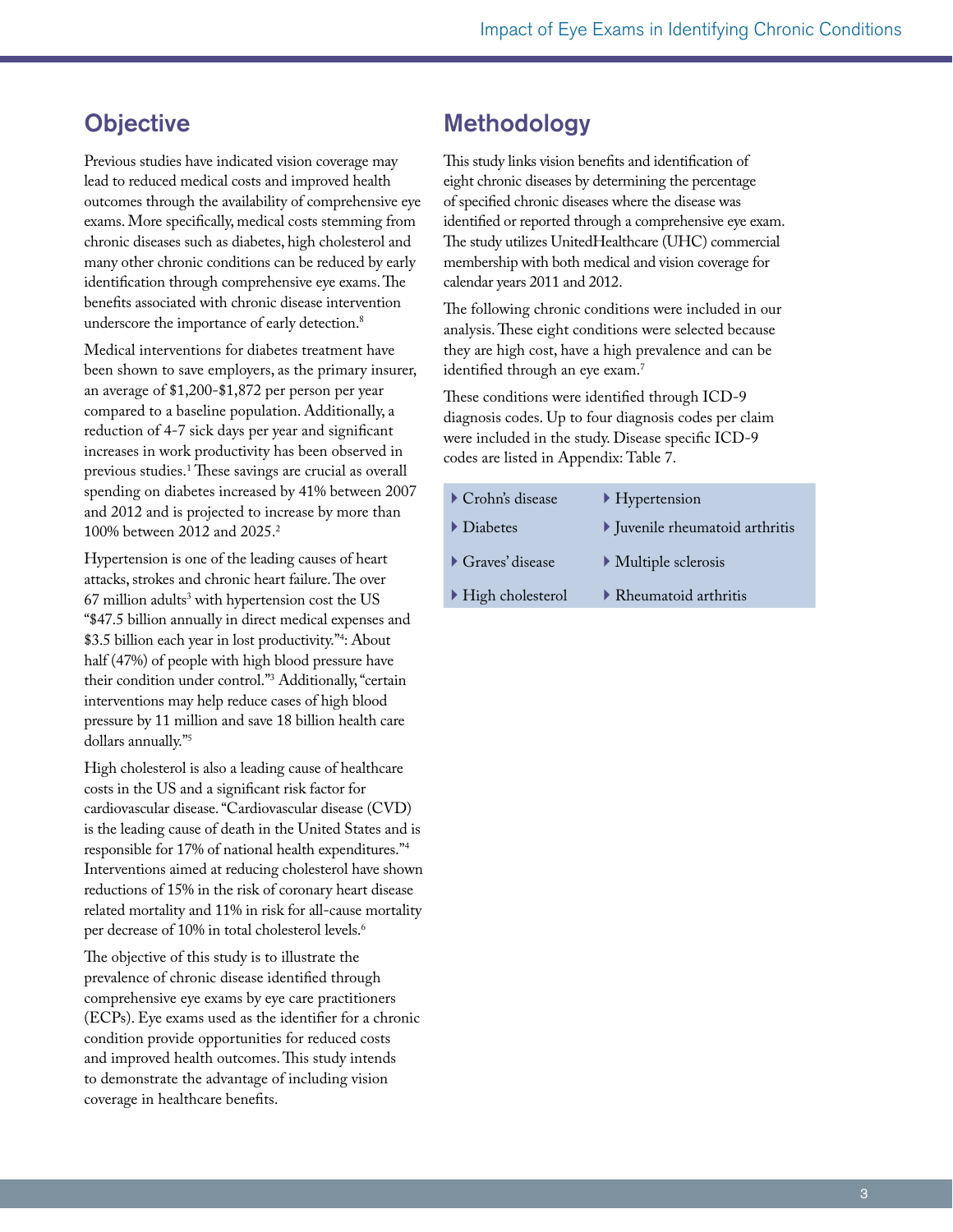## Differences from Prior Studies

This study differs in methodology from previous research around attributing the identification of chronic conditions to an ECP. The approach taken in this study attempts to remove external factors and better isolate the impact of comprehensive eye exams on chronic condition identification. As a result, this study is more conservative than previous studies.

The following key distinctions were made between this study and previous research.

- } As it is outside the scope of most ECPs to diagnose chronic conditions, this study focuses on identification of chronic disease, defined as:
	- an ECP detecting signs of an undiagnosed chronic disease during a comprehensive eye exam and referring the member to a PCP or specialist for diagnosis, or
	- an ECP reporting a diagnosis on a claim based on the member's previously documented history or self-report.
- } This study attributes identification to an ECP if the comprehensive eye exam preceded a non-hospital or emergency room medical claim with a chronic condition by less than 60 days. Previous studies attribute early identification to an ECP up to 180 days following the comprehensive eye exam.
- } This study excludes members with disease evidence up to 18 months prior to the reported condition. Members without 18 months of claims history were excluded entirely. Previous studies only exclude members with disease evidence six months prior to the reported condition.
- } Prior studies attribute the comprehensive eye exam as the first identifier even if the initial coding of the condition was in a hospital or emergency room. These facility settings typically reflect an elevated level of the condition, where early intervention is no longer an option. In this study, attribution was not assigned to the ECP for initial hospital or emergency room coding, regardless of the duration between the comprehensive eye exam and the initial coding.

### Data sources

We identified UnitedHealthcare (UHC) members with a minimum of 670 days of continuous medical and vision coverage during calendar years 2011 and 2012. Overall, approximately 820,000 members were identified with continuous medical and vision coverage. Of these members, 78,815 did not have any claims and 739,633 members had at least one medical or vision claim.

Eligibility and claims were collected from UHC membership and claims databases contained within UHC's data warehouses.

## Study population

Members with reported chronic conditions at any point between January 2009 and December 2010 are excluded from this analysis. For members without complete eligibility in 2009 and 2010 we required a minimum of 18 months of eligibility prior to the identified condition. Of these members, the study identifies a total of 72,534 comorbid chronic conditions in scope.

#### **Table 1:** Conditions identified in study population

| <b>Condition name</b>                      | <b>Conditions</b> | <b>Percent</b><br>of total |
|--------------------------------------------|-------------------|----------------------------|
| <b>Crohn's Disease</b>                     | 545               | 0.8%                       |
| <b>Diabetes</b>                            | 9,700             | 13.4%                      |
| <b>Graves Disease</b>                      | 1,691             | $2.3\%$                    |
| <b>High Cholesterol</b>                    | 34,025            | 46.9%                      |
| <b>Hypertension</b>                        | 24,562            | 33.9%                      |
| Juvenile<br>Rheumatoid<br><b>Arthritis</b> | 75                | $0.1\%$                    |
| <b>Multiple Sclerosis</b>                  | 338               | 0.5%                       |
| Rheumatoid<br><b>Arthritis</b>             | 1,598             | $2.2\%$                    |
| <b>GRAND TOTAL:</b>                        | 72,534            | 100.0%                     |

### Methodology

This study removes external factors to better isolate the impact of comprehensive eye exams by:

- 1. Only counting chronic conditions identified within 60 days after the eye exam.
- 2. Excluding members with chronic condition claims coded within 18 months prior to the eye exam.
- 3. Excluding chronic conditions identified in the hospital or emergency room.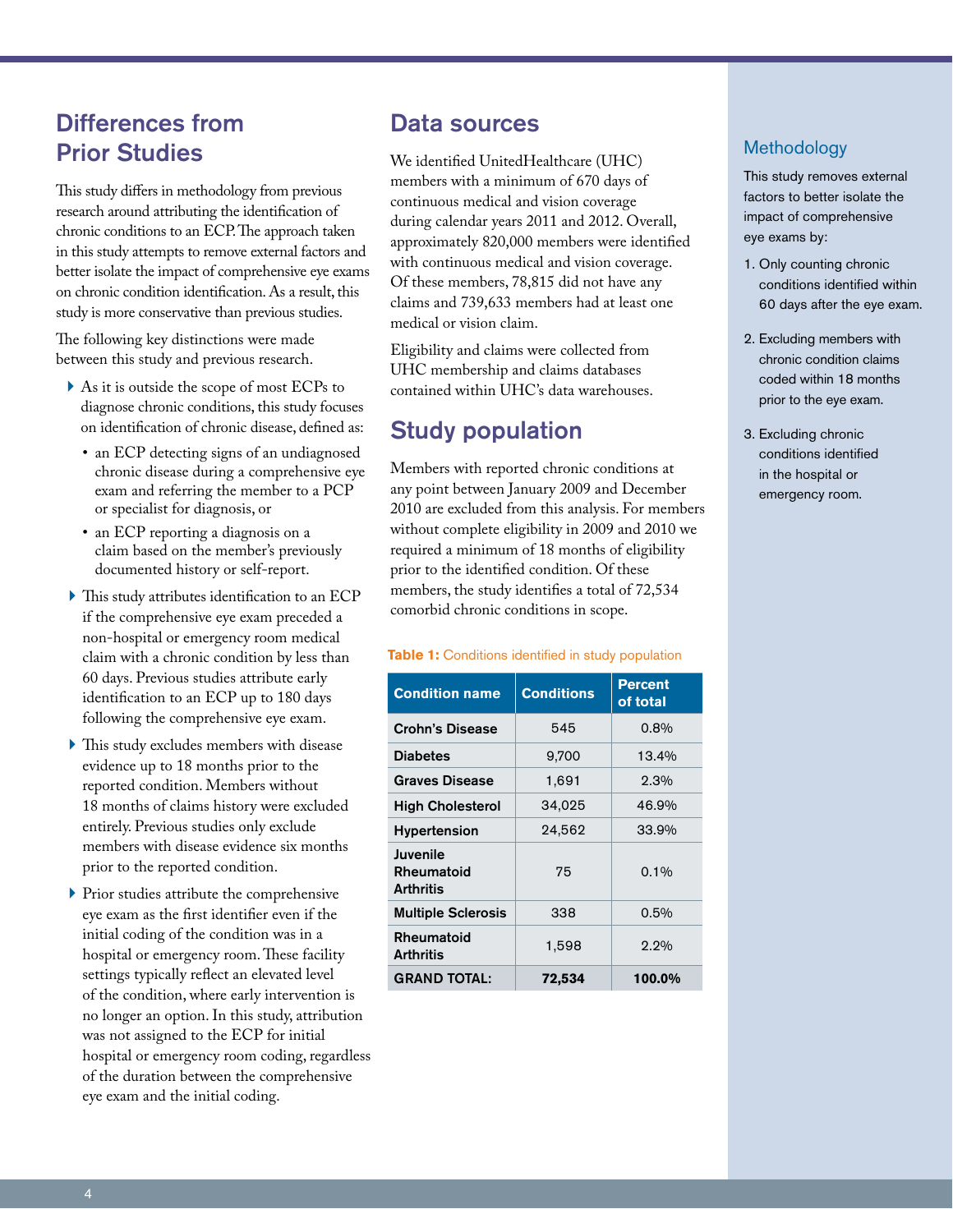## Determination of Identification Source

The earliest date of chronic condition and source (ex. Hospital or emergency room, PCP, Other specialist, ECP) were used to determine if a comprehensive eye exam was the chronic disease identification source.

Chronic conditions are considered to be identified through a comprehensive eye exam if one of the following conditions exists:

- } Condition was reported through a comprehensive eye exam with no medical treatment evidence for 18 months prior to eye exam. In this case, the ECP is coding the claim based on a previously confirmed diagnosis in the member's history or as reported to the ECP by the member.
- } Condition was first reported within 60 days following a comprehensive eye exam. However, conditions first coded in facility settings (hospitals and emergency rooms) were not credited to the ECP.

Members identified with chronic conditions through comprehensive eye exams are split into one of two groups based on each of these conditions.

## Key Assumptions

- } Comprehensive eye exams were identified through the following procedure codes: 92004, 92014, 92002, 92012. E/M codes (99xxx) were not included in the study.
- } Comprehensive eye exams performed in a non-facility setting (e.g. Doctor's office) by a Specialist were assumed to be performed by an optometrist or ophthalmologist (ECP).
- } Identification by an ECP was assumed if a comprehensive eye exam preceded a non-hospital or emergency room medical claim with a chronic condition by less than 60 days. The identification was credited to the ECP even if the chronic condition was not coded with the comprehensive eye exam.
- } Chronic conditions reported by ECPs with no disease evidence for 18 months prior were included in the study and credited to the ECP. 18 months was chosen as a reasonable benchmark to assume no prior disease identification.
- ▶ Subscriber ID and Birth Date were used to match medical and vision eligibility data
	- • This potentially duplicates spouses with common birthdates and twin dependents. The potential impact of duplications is assumed to be insignificant.
- } We defined continuous vision and medical coverage as a minimum of 670 days out of the 730 days in calendar years 2011 and 2012
- } Used ICD-9 diagnoses and CPT procedure code mapping to identify chronic conditions.
- } Members with disease evidence in calendar years 2009 or 2010 were excluded from this study.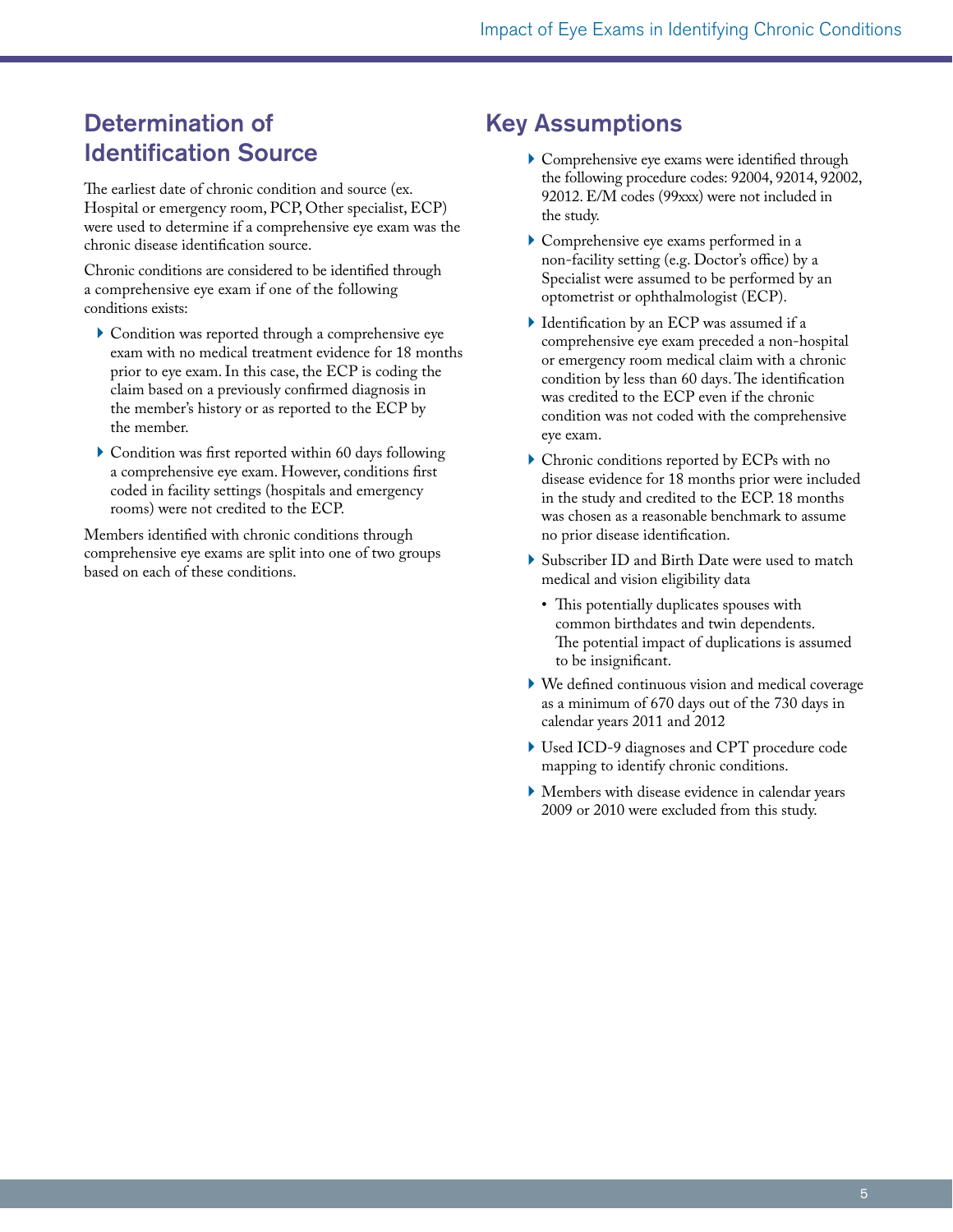## Observations: Members with Chronic Conditions

We observed members within the study population who were diagnosed with one or more chronic medical conditions in Table 2. Overall, 52,408 members were identified with single or multiple chronic conditions. On average, there were about 1.4 chronic conditions per member. Of these 52,408 members, 5.0% had their condition identified by an ECP.

| <b>Provider Type</b>             | <b>Individuals with</b><br><b>Conditions</b> | <b>Percent of Total</b> |
|----------------------------------|----------------------------------------------|-------------------------|
| <b>Primary Care</b><br>Physician | 23,188                                       | 44.2%                   |
| Non-Vision<br><b>Specialist</b>  | 5,466                                        | 10.4%                   |
| <b>Vision Provider</b>           | 2,612                                        | 5.0%                    |
| <b>RX</b>                        | $\Omega$                                     | $0.0\%$                 |
| <b>Facility</b>                  | 21,142                                       | 40.3%                   |
| <b>GRAND TOTAL:</b>              | 52,408                                       |                         |

#### Table 2: Count of Members with Condition by Source

Tables 3 and 4 further break out chronic conditions reported during a comprehensive eye exam and chronic conditions identified through a medical source within 60 days following a comprehensive eye exam. Table 3 details total members identified with a specified condition through an ECP. Table 4 details total specified conditions identified by an ECP.

**Table 3:** Total Members with Specified Chronic Condition Identified through an Eye Exam

| <b>Identification</b><br><b>Indicator</b>                 | <b>Members</b> | <b>Percent of Total</b> |
|-----------------------------------------------------------|----------------|-------------------------|
| <b>Identified and</b><br><b>Coded Through</b><br>Eye Exam | 1,341          | $2.6\%$                 |
| <b>Coded Within</b><br>60 Days of<br>Eve Exam             | 1,271          | $2.4\%$                 |
| <b>All Vision Exams</b><br>Total                          | 2,612          | 5.0%                    |
| <b>All Chronic</b><br><b>Conditions</b>                   | 52,408         |                         |

#### **Table 4:** Total Chronic Conditions Identified through an Eye Exam

| <b>Identification</b><br><b>Indicator</b>                 | <b>Conditions</b> | <b>Percent of Total</b> |
|-----------------------------------------------------------|-------------------|-------------------------|
| <b>Identified and</b><br><b>Coded Through</b><br>Eye Exam | 1,647             | $2.3\%$                 |
| <b>Coded Within</b><br>60 Days of<br>Eye Exam             | 2.387             | 3.3%                    |
| <b>All Vision Exams</b><br>Total                          | 4,034             | 5.6%                    |
| <b>All Chronic</b><br><b>Conditions</b>                   | 72,534            |                         |

Often, following a chronic condition being identified through a comprehensive eye exam, multiple additional conditions will be observed by the PCP and not necessarily credited to the eye exam. Therefore, through identifying early the first chronic condition, other chronic conditions will be observed earlier as well. Table 5, on the following page, shows secondary conditions observed within 60 days of the initial chronic condition observed through the eye exam. Additional conditions identified and attributed to an ECP at later dates were listed as subsequent conditions.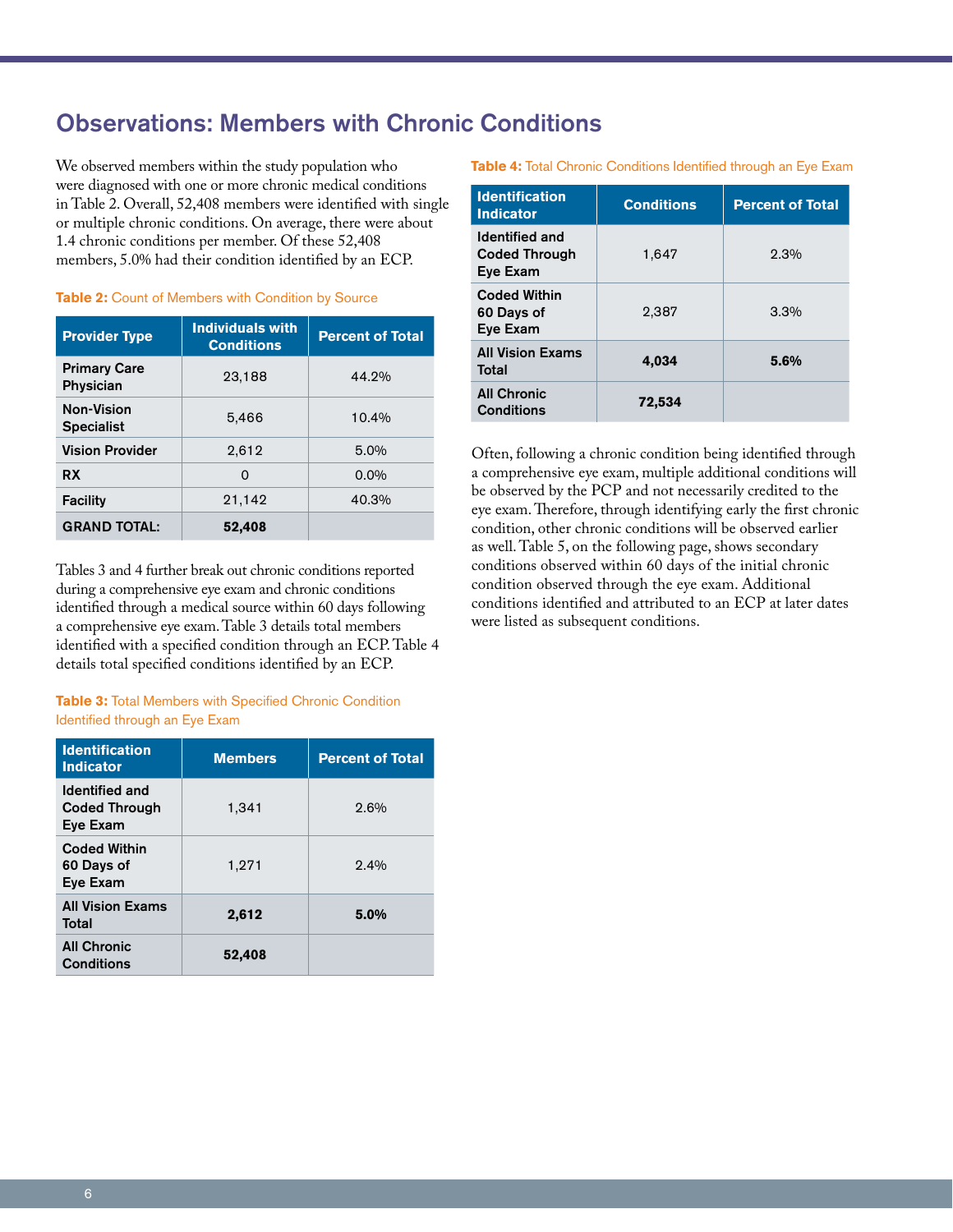| <b>Subsequent Condition Identified</b>      |                           |                 |                                 |                     |              |                                                    |                                     |                                |
|---------------------------------------------|---------------------------|-----------------|---------------------------------|---------------------|--------------|----------------------------------------------------|-------------------------------------|--------------------------------|
| <b>First Condition</b><br><b>Identified</b> | Crohn's<br><b>Disease</b> | <b>Diabetes</b> | <b>Graves</b><br><b>Disease</b> | High<br>Cholesteral | Hypertension | <b>Juvenile</b><br>Rheumatioid<br><b>Arthritis</b> | <b>Multiple</b><br><b>Sclerosis</b> | Rheumatiod<br><b>Arthritis</b> |
| Crohn's<br>Disease                          |                           | $0.0\%$         | $0.0\%$                         | 10.3%               | $3.4\%$      | $0.0\%$                                            | 3.4%                                | $0.0\%$                        |
| <b>Diabetes</b>                             | $0.0\%$                   |                 | 0.1%                            | 3.6%                | 3.1%         | $0.0\%$                                            | $0.0\%$                             | $0.1\%$                        |
| <b>Graves</b><br><b>Disease</b>             | $0.0\%$                   | 2.4%            |                                 | 4.8%                | $3.6\%$      | $0.0\%$                                            | $0.0\%$                             | $0.0\%$                        |
| High<br>Cholesterol                         | 0.2%                      | 3.9%            | 0.3%                            |                     | 14.3%        | $0.0\%$                                            | $0.1\%$                             | $0.1\%$                        |
| <b>Hypertension</b>                         | 0.1%                      | 4.5%            | 0.3%                            | 19.0%               |              | $0.0\%$                                            | $0.1\%$                             | $0.1\%$                        |
| Juvenile<br>Rheumatoid<br><b>Arthritis</b>  | $0.0\%$                   | $0.0\%$         | $0.0\%$                         | $0.0\%$             | $0.0\%$      |                                                    | $0.0\%$                             | $0.0\%$                        |
| <b>Multiple</b><br><b>Sclerosis</b>         | 2.0%                      | $0.0\%$         | $0.0\%$                         | 3.9%                | $2.0\%$      | $0.0\%$                                            |                                     | $0.0\%$                        |
| Rheumatoid<br><b>Arthritis</b>              | $0.0\%$                   | 2.9%            | $0.0\%$                         | 1.4%                | 4.3%         | $0.0\%$                                            | $0.0\%$                             |                                |

#### **Table 5:** Comorbidity in comprehensive eye exam diagnosed population of multiple chronic conditions

- } 14.3% of members diagnosed with high cholesterol were later diagnosed with hypertension.
- } 19.0% of members diagnosed with hypertension were later diagnosed with high cholesterol.

#### Observations: Duration between Comprehensive eye exam and Chronic Condition Diagnosis

**Chart 1:** Distribution of days between comprehensive eye exam and diagnosis: All Conditions



Of all members identified with a chronic condition through a comprehensive eye exam, 51.3% of members had their condition coded by an ECP. This accounts for approximately 2.6% of all members with a specified chronic condition. Including diseases coded directly by ECPs, members were diagnosed approximately 15 days following a comprehensive eye exam, on average. Overall, approximately two-thirds of diagnoses were made within 19 days of a comprehensive eye exam

Of all conditions identified through a comprehensive eye exam, 40.8% of conditions were coded by an ECP. This accounts for approximately 2.3% of all conditions identified. A total of 44.1% of conditions identified through a comprehensive eye exam were either coded by the ECP or another provider on the same day as the comprehensive eye exam.

The distribution of days between a comprehensive eye exam and disease identification differed by condition. Juvenile rheumatoid arthritis and diabetes were typically identified by an ECP or the same day by another provider. Approximately half of the members with multiple sclerosis, rheumatoid arthritis and Graves' disease were identified during a comprehensive eye exam or on the same day.

#### **Observations**

- After identifying the first chronic condition, other chronic conditions were observed earlier as well.
- 14.3% of members diagnosed with high cholesterol were later diagnosed with hypertension
- 19% of members diagnosed with hypertension were later diagnosed with high cholesterol.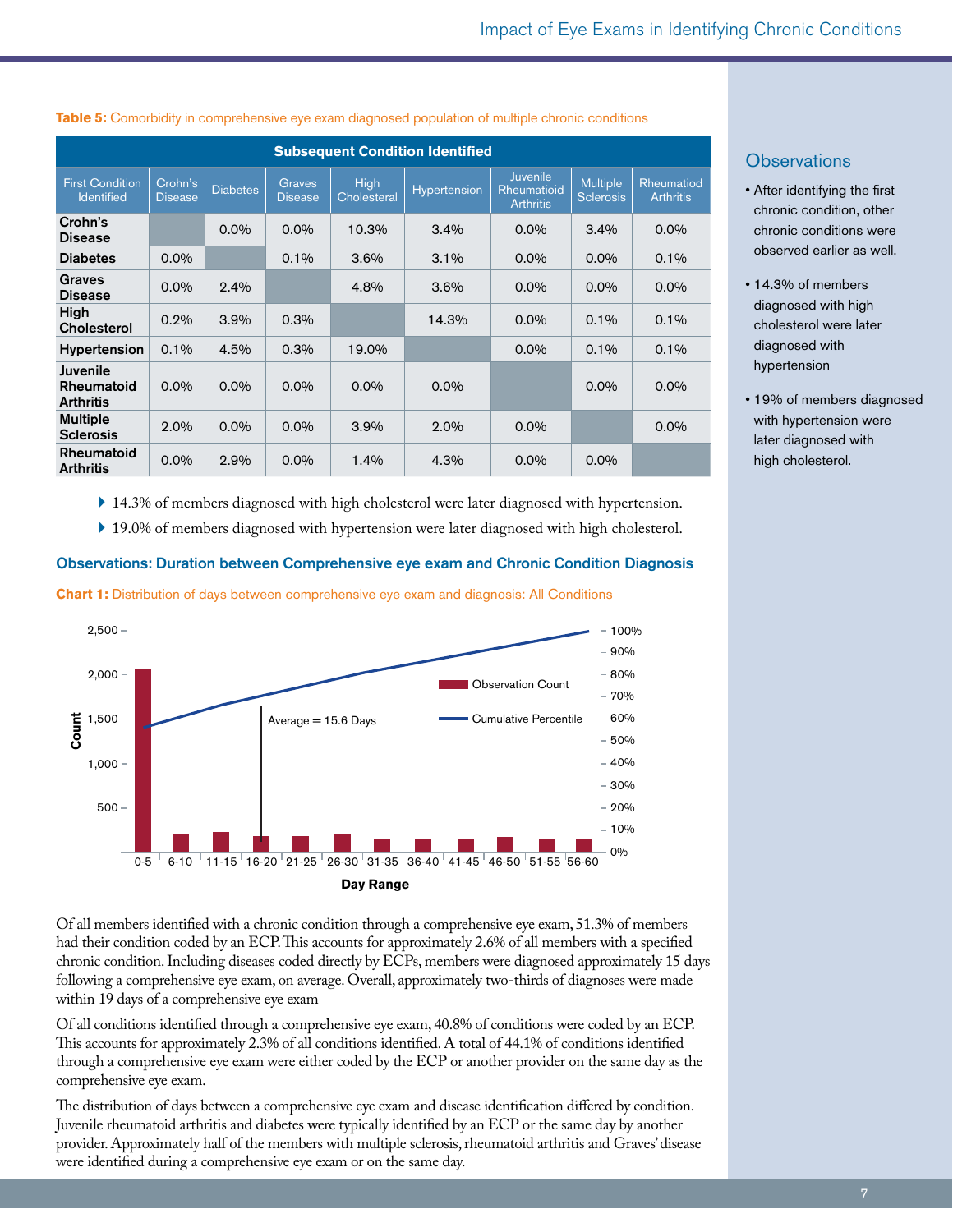# **Results**

Of 72,534 chronic conditions identified, 4,034 or 5.6% of the total were attributable to comprehensive eye exams. Of 52,408 members identified with a chronic condition, 2,612 or 5.0% of members had at least one condition identified through a comprehensive eye exam.

Diabetes, high cholesterol and hypertension had the highest volume identified through a comprehensive eye exam. Multiple sclerosis (15.1%), diabetes (14.9%) and juvenile rheumatoid arthritis (12.0%) accounted for the disease most likely to be identified by an ECP.

| <b>Condition Name</b>                | <b>Early Identified Conditions</b> | <b>ECP Identified</b> | <b>Percent of Conditions</b><br><b>Identified First by ECP</b> |
|--------------------------------------|------------------------------------|-----------------------|----------------------------------------------------------------|
| <b>Crohn's Disease</b>               | 27                                 | 545                   | 5.0%                                                           |
| <b>Diabetes</b>                      | 1,453                              | 9,700                 | 15.0%                                                          |
| <b>Graves Disease</b>                | 81                                 | 1,691                 | 4.8%                                                           |
| <b>High Cholesterol</b>              | 1,343                              | 34,025                | $3.9\%$                                                        |
| <b>Hypertension</b>                  | 1,001                              | 24,562                | 4.1%                                                           |
| <b>Juvenile Rheumatoid Arthritis</b> | 9                                  | 75                    | 12.0%                                                          |
| <b>Multiple Sclerosis</b>            | 51                                 | 338                   | 15.1%                                                          |
| <b>Rheumatoid Arthritis</b>          | 69                                 | 1,598                 | 4.3%                                                           |
| <b>GRAND TOTAL:</b>                  | 4.034                              | 72,534                | 5.6%                                                           |

**Table 6:** Chronic Conditions Identified by an Eye Care Practitioner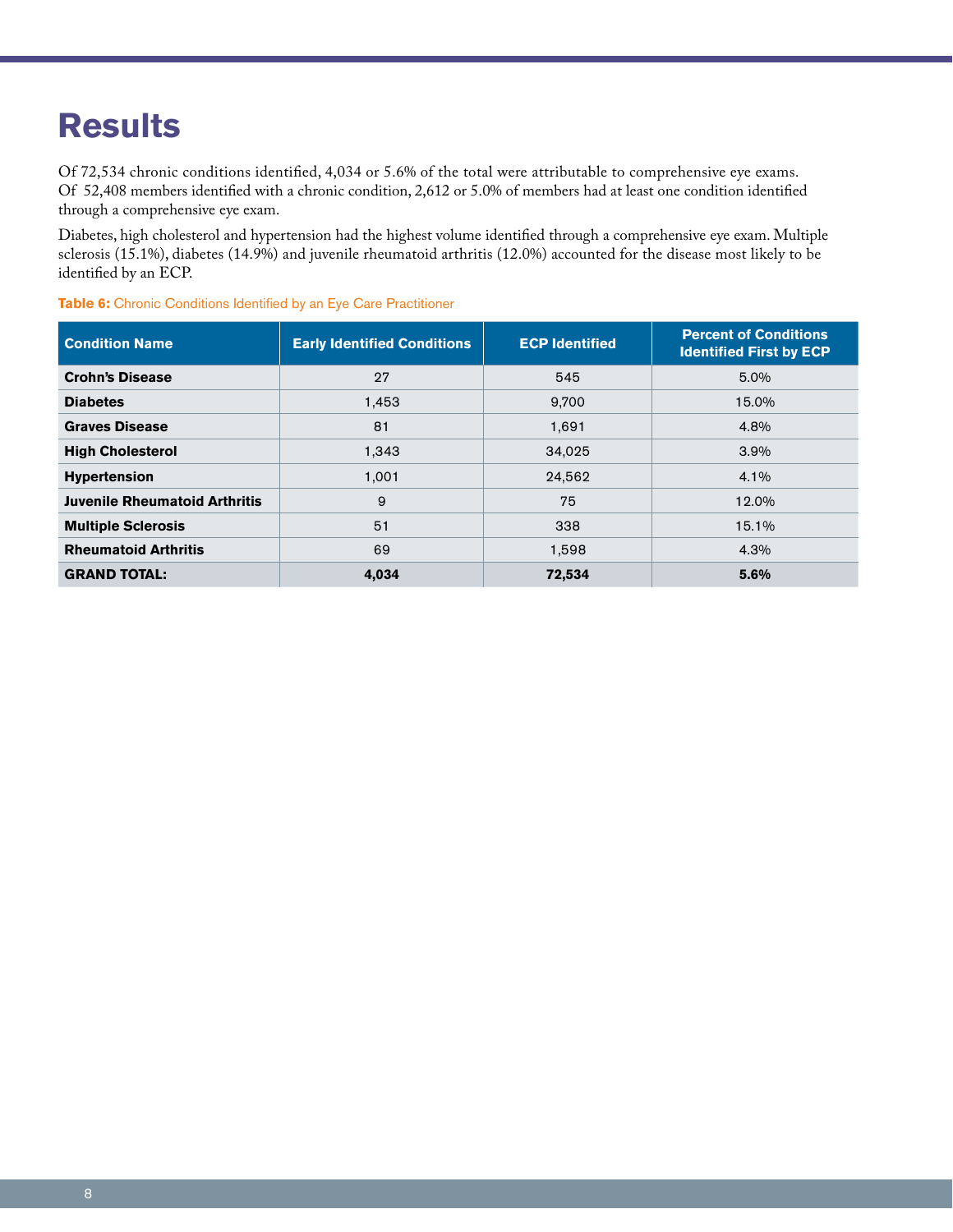## **Conclusion and next steps**

A link is evident between comprehensive eye exams and identification of various chronic conditions. In our study population an eye care practitioner identified 5.6% of the total chronic conditions reviewed. Diabetes, juvenile rheumatoid arthritis and multiple sclerosis were the most likely chronic conditions identified through a comprehensive eye exam. The proportion of these conditions identified by an ECP ranged 12%-15%. Due to a high incidence rate, diabetes, high cholesterol and hypertension are the most commonly identified chronic conditions through a comprehensive eye exam. Approximately 90% of diabetes and juvenile rheumatoid arthritis conditions were identified on the day of the comprehensive eye exam, indicating that in many of these cases, the diagnoses may have been self-reported by the member and there was a lack of care for over 18 months. Since ECPs often see members more frequently than PCPs, this provides an excellent opportunity for ECPs to re-engage members into care for their chronic conditions that may have been otherwise lost to follow-up. This previously overlooked role for eye care may create improved health outcomes and cost avoidance. Future studies should include a financial impact analysis of the benefits of early identification for each chronic condition included in this study.

#### Clinical Perspective

- Because people visit their eye care practitioners (ECPs) more frequently than their primary care providers, ECPs can serve as gatekeepers to health.
- A link is evident between eye care and identification of diabetes, juvenile rheumatoid arthritis and multiple sclerosis.
- ECPs can also re-engage members into care for chronic conditions, which may create improved health outcomes and cost avoidance.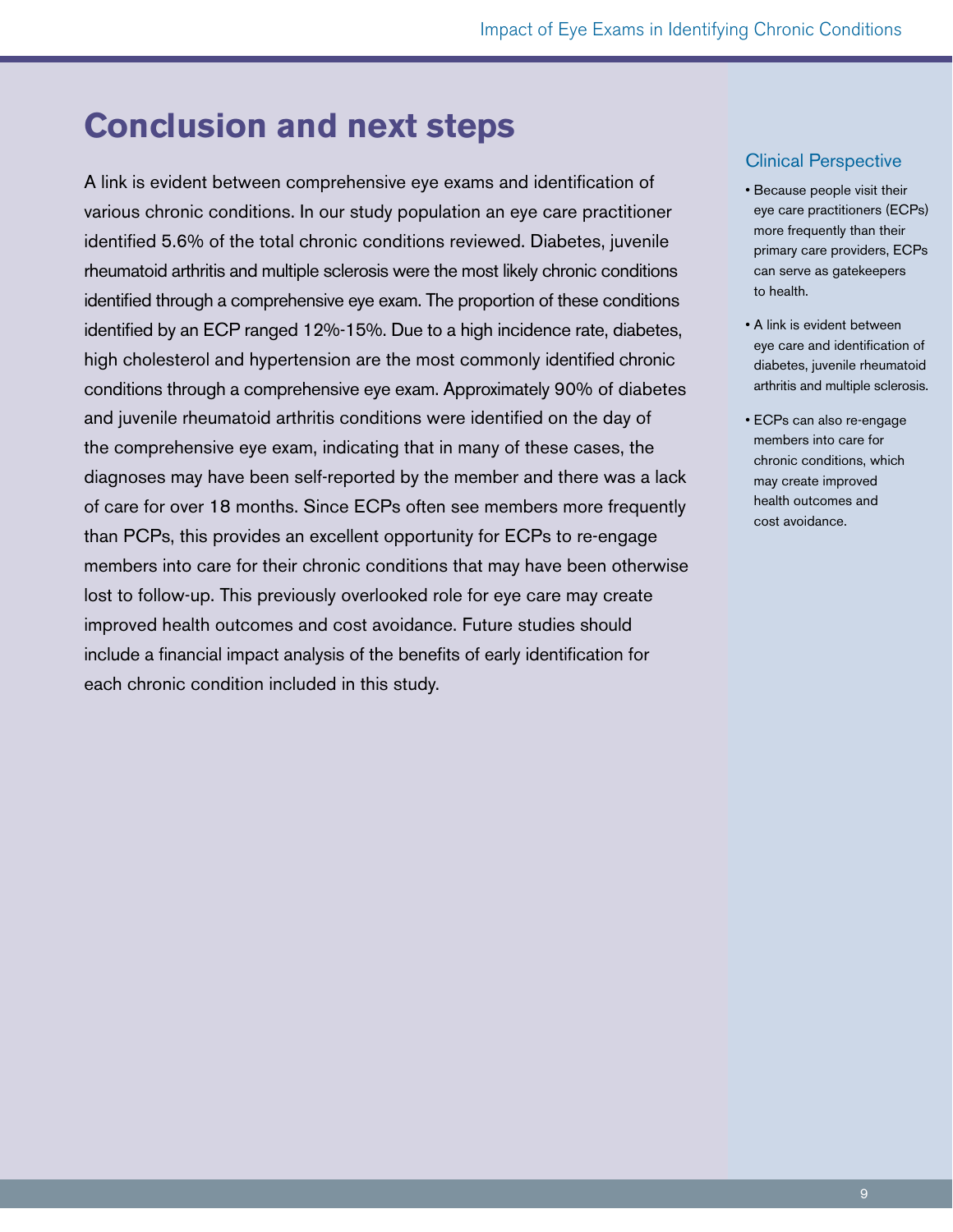# **Appendix**

#### **Table 7: ICD-9 Codes used in Study**

| <b>B2H Order</b> | <b>Category Description</b>                  | <b>ICD-9 Ranges</b>                              | <b>ICD-10 Ranges</b>                                                                                                                                                                          |
|------------------|----------------------------------------------|--------------------------------------------------|-----------------------------------------------------------------------------------------------------------------------------------------------------------------------------------------------|
| 20               | Crohn's Disease                              | 555.0                                            | K50 - K50.919                                                                                                                                                                                 |
| $\mathbf{1}$     | <b>Diabetes</b>                              | 249 - 250.93,<br>648 - 648.04,<br>648.8 - 648.84 | E08.0 - E08.29, E08.36 - E08.9,<br>E09.0 - E09.29, E09.36 - E09.9,<br>E10.1 - E10.9, E10.36 - E10.29,<br>E11.0 - E11.29, E11.36 - E11.9,<br>E13.0 - E13.29, E13.36 - E13.9,<br>024.0 - 024.93 |
| 14               | Graves Disease                               | 242 - 242.91                                     | E03.0 - E03.9<br>E05.0 - E05.91                                                                                                                                                               |
| 3                | High Cholesterol<br>(Hyperlipidemia) (Arcus) | $272 - 272.9$<br>371.41                          | E78.0 - E78.5, H02.6 - H02.66,<br>H18.0 - H18.009, H18.03 - H18.039                                                                                                                           |
| $\overline{2}$   | Hypertension                                 | 401 - 405.99                                     | 110 - 111.9, 010.0 - 011.9,<br>$016.1 - 016.9,$                                                                                                                                               |
| 12               | Juvenile Rheumatoid Arthrities               | 714.30 - 714.33                                  | M08.0 - M08.99                                                                                                                                                                                |
| 13               | Multiple Sclerosis                           | 340                                              | G35                                                                                                                                                                                           |
| 10               | Rheumatoid                                   | 714.0 - 714.2,<br>714.4 - 714.9                  | M05.0 - M06.9                                                                                                                                                                                 |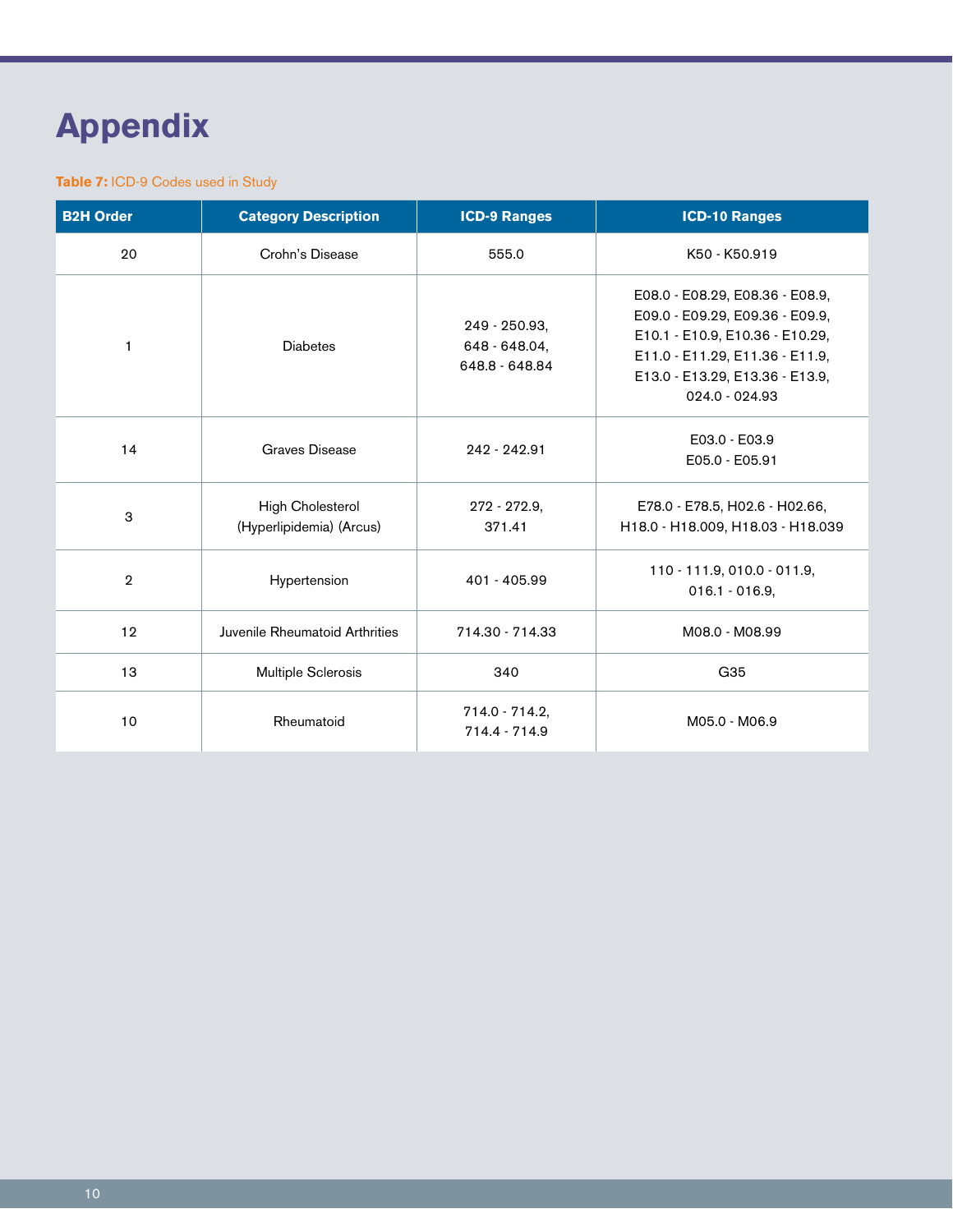## Crohn's Disease

There were 545 Crohn's disease diagnoses in this study. 27 diagnoses were attributable to comprehensive eye exams.

**5.0% of members with Crohn's Disease were identified during a comprehensive eye exam.**

| l Identification Indicator            | <b>Crohn's Disease</b> | <b>Percent of Total</b> |
|---------------------------------------|------------------------|-------------------------|
| Identified and Coded Through Eye Exam | 2                      | $0.4\%$                 |
| Coded Within 60 Days of Eye Exam      | 25                     | 4.6%                    |
| <b>All Vision Exams Total</b>         | 27                     | 5.0%                    |
| <b>All Crohn's Disease</b>            | 545                    |                         |

7.4% of members with Crohn's disease diagnoses attributed to comprehensive eye exams were coded the same day as the comprehensive eye exam and 18.5% were coded within five days of a comprehensive eye exam. On average, a Crohn's disease diagnosis was coded 27 days after a comprehensive eye exam.



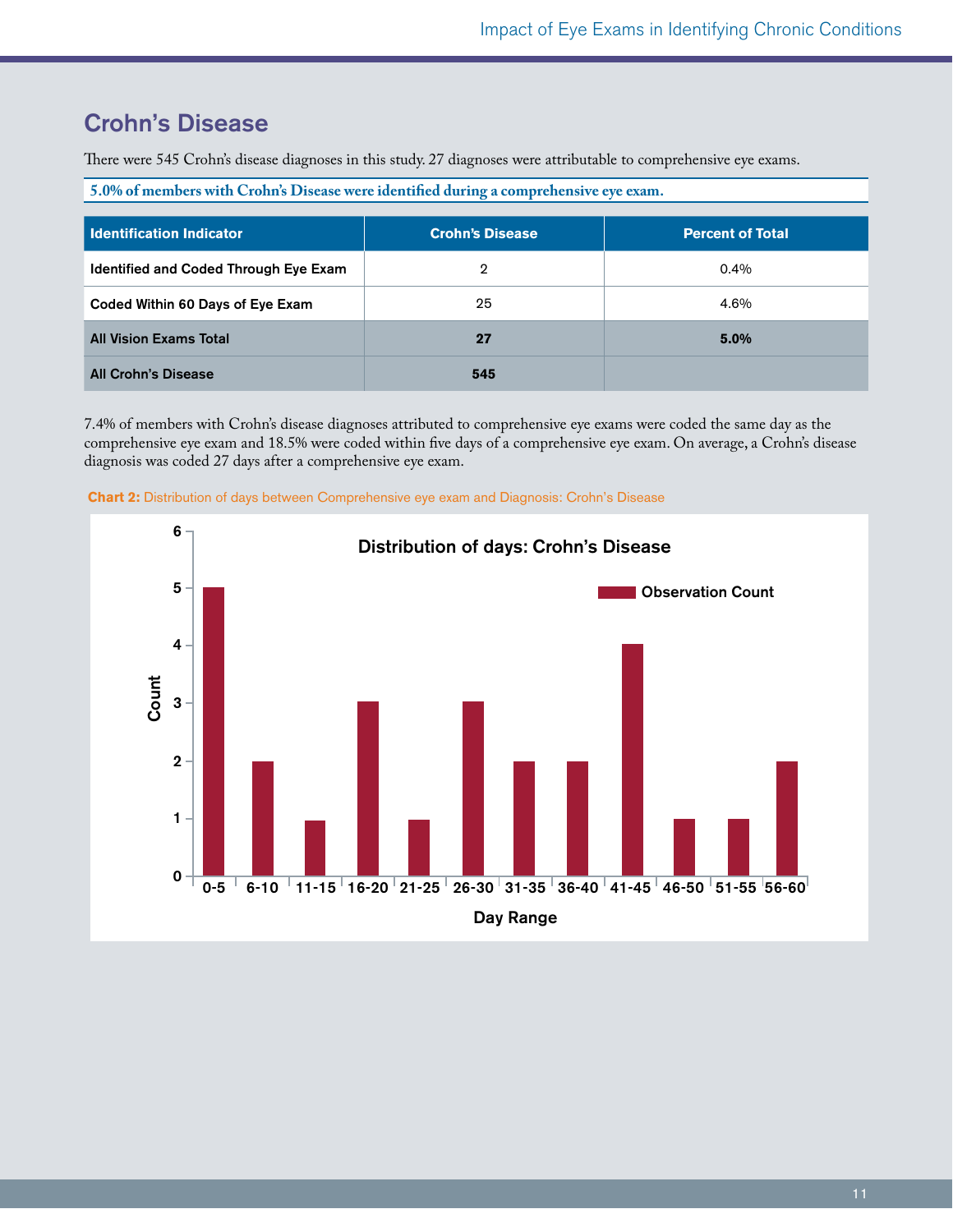## **Diabetes**

There were 9,700 diabetes diagnoses in this study. 1,453 diagnoses were attributable to comprehensive eye exams.

| 15.0% of members with diabetes were identified during a comprehensive eye exam. |                 |                         |  |  |
|---------------------------------------------------------------------------------|-----------------|-------------------------|--|--|
|                                                                                 |                 |                         |  |  |
| <b>Identification Indicator</b>                                                 | <b>Diabetes</b> | <b>Percent of Total</b> |  |  |
| Identified and Coded Through Eye Exam                                           | 1,253           | 12.9%                   |  |  |
| Coded Within 60 Days of Eye Exam                                                | 200             | 2.1%                    |  |  |
| <b>All Vision Exams Total</b>                                                   | 1,453           | 15.0%                   |  |  |
| <b>All Diabetes</b>                                                             | 9,700           |                         |  |  |

87.7% of members with diabetes diagnoses attributed to comprehensive eye exams were coded the same day and 89.3% were coded within five days of a comprehensive eye exam. On average, a diabetes diagnosis was coded three days after the comprehensive eye exam.



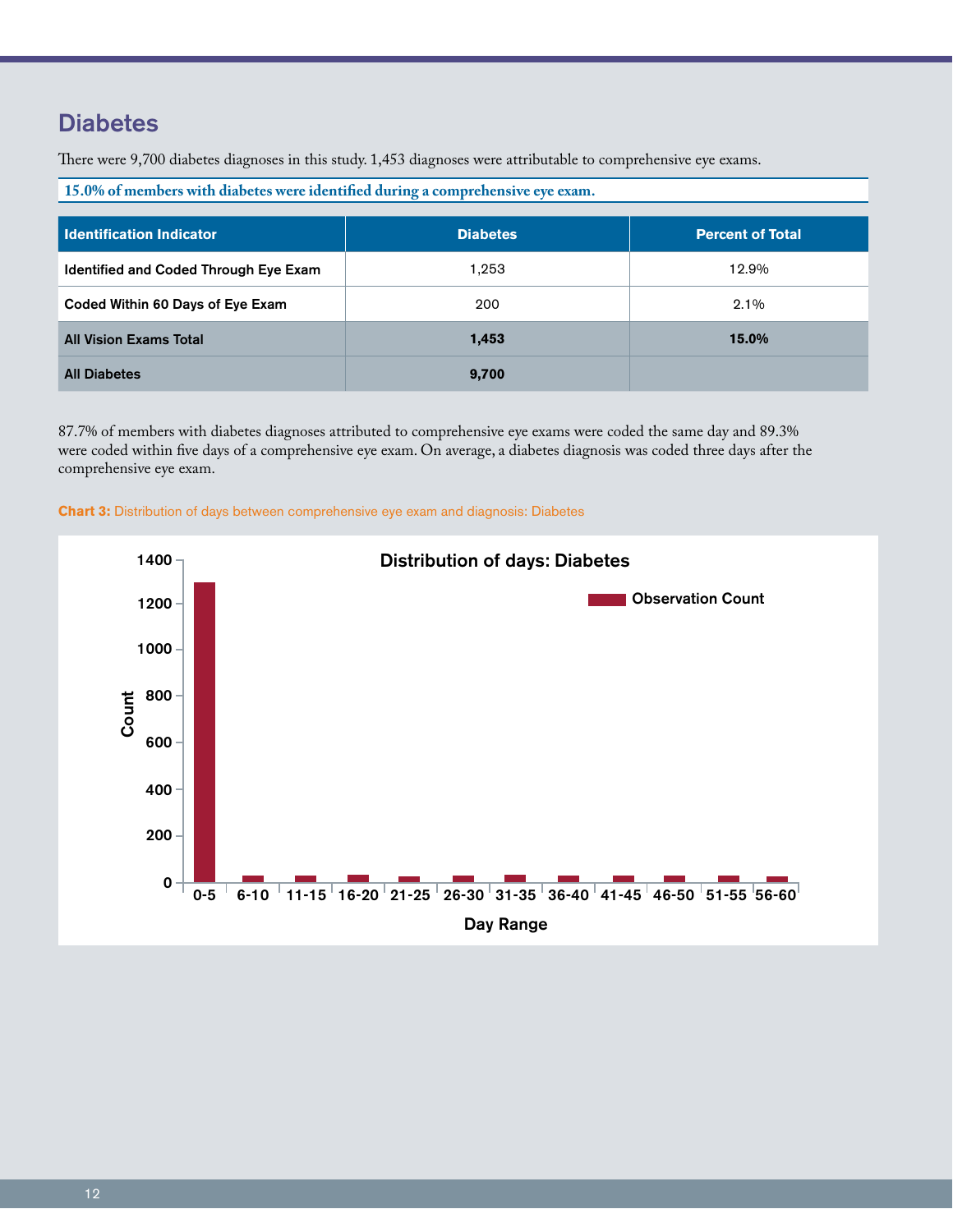## Graves' disease

There were 1,691 Graves' disease diagnoses in this study. 81 diagnoses were attributable to comprehensive eye exams.

**4.8% of members with Graves' disease were identified during a comprehensive eye exam.**

| l Identification Indicator            | <b>Graves Disease</b> | <b>Percent of Total</b> |
|---------------------------------------|-----------------------|-------------------------|
| Identified and Coded Through Eye Exam | 23                    | 1.4%                    |
| Coded Within 60 Days of Eye Exam      | 58                    | $3.4\%$                 |
| <b>All Vision Exams Total</b>         | 81                    | 4.8%                    |
| <b>All Graves Disease</b>             | 1,691                 |                         |

33.0% of members with Graves' disease diagnoses attributed to comprehensive eye exams were coded the same day and 45.6% were coded within five days of a comprehensive eye exam. On average, a Graves' disease diagnosis was coded 20 days after the comprehensive eye exam.



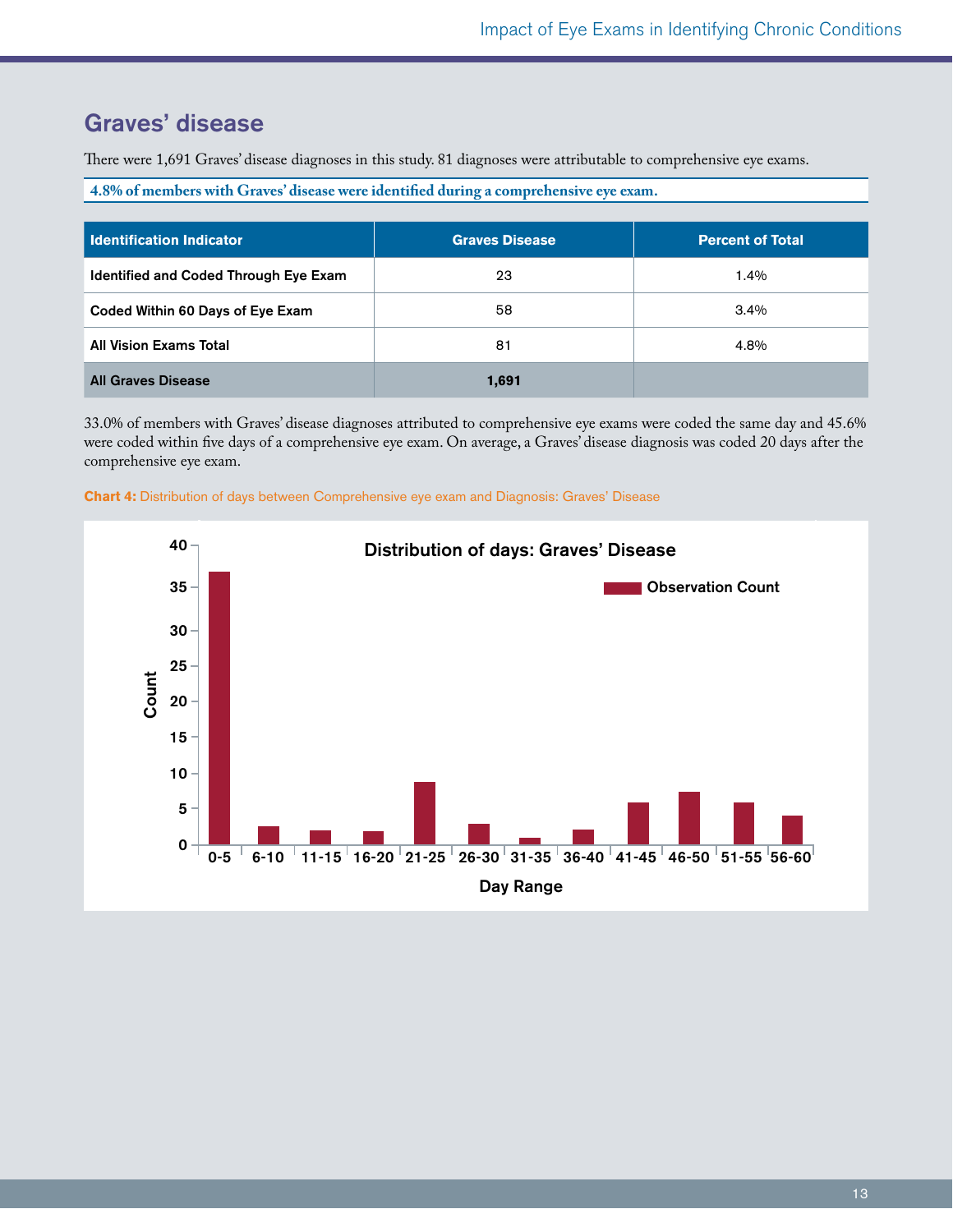## High Cholesterol

There were 34,025 high cholesterol diagnoses in this study. 1,343 diagnoses were attributable to comprehensive eye exams.

**3.9% of members with high cholesterol were identified during a comprehensive eye exam.**

| l Identification Indicator            | <b>High Cholesterol</b> | <b>Percent of Total</b> |
|---------------------------------------|-------------------------|-------------------------|
| Identified and Coded Through Eye Exam | 166                     | $0.5\%$                 |
| Coded Within 60 Days of Eye Exam      | 1,177                   | $3.5\%$                 |
| <b>All Vision Exams Total</b>         | 1.343                   | $3.9\%$                 |
| <b>All High Cholesterol</b>           | 34,025                  |                         |

16.8% of members with high cholesterol diagnoses attributed to comprehensive eye exams were coded the same day as the comprehensive eye exam and 25.3% were coded within five days of a comprehensive eye exam. On average, a high cholesterol diagnosis was coded 23 days after a comprehensive eye exam.



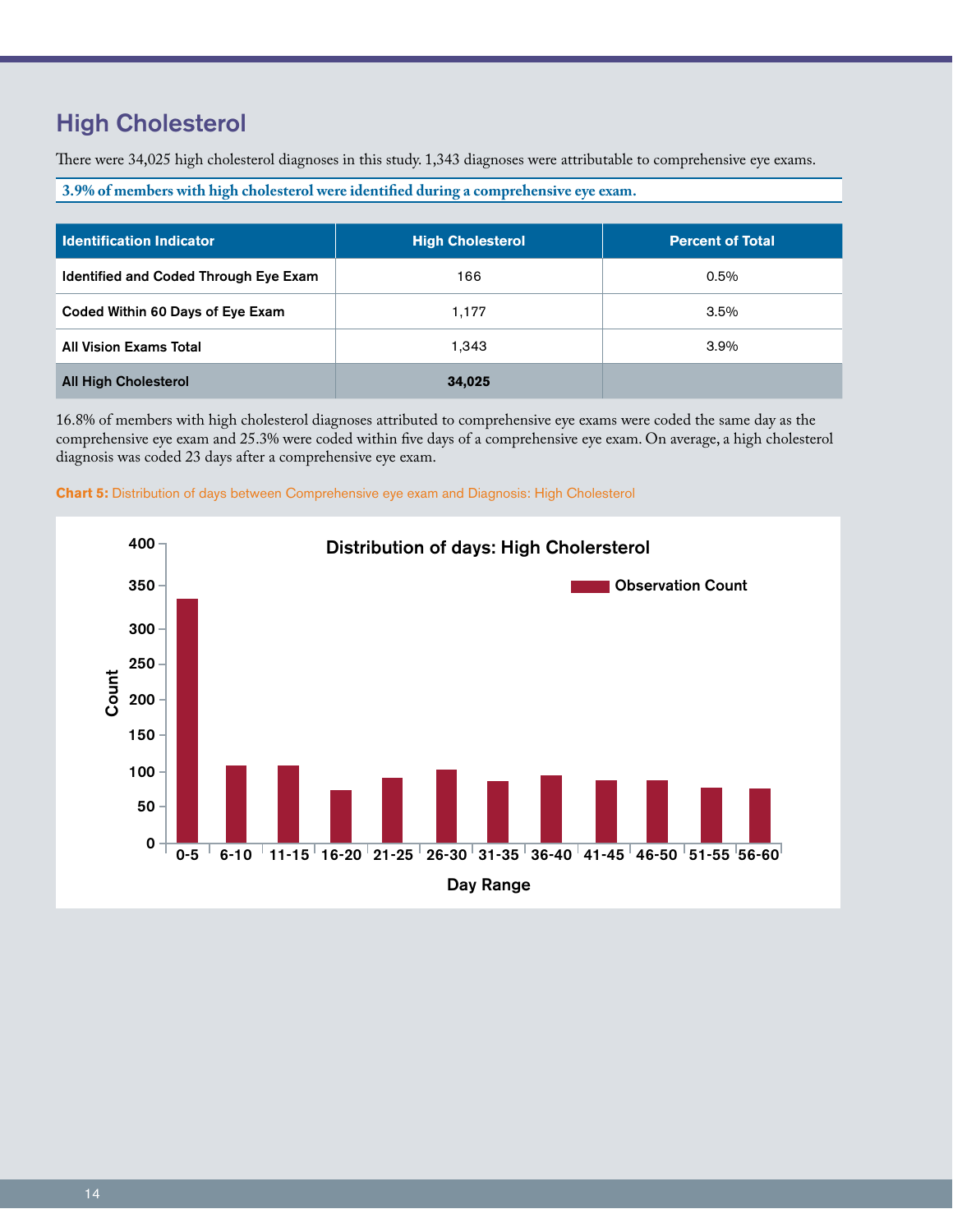## Hypertension

There were 24,562 hypertension diagnoses in this study. 1,001 diagnoses were attributable to comprehensive eye exams.

**4.1% of members with hypertension were identified during a comprehensive eye exam.**

| l Identification Indicator            | <b>Hypertension</b> | <b>Percent of Total</b> |
|---------------------------------------|---------------------|-------------------------|
| Identified and Coded Through Eye Exam | 141                 | $0.6\%$                 |
| Coded Within 60 Days of Eye Exam      | 860                 | $3.5\%$                 |
| <b>All Vision Exams Total</b>         | 1,001               | 4.1%                    |
| <b>All Hypertension</b>               | 24,562              |                         |

18.8% of members with hypertension diagnoses attributed to comprehensive eye exams were coded the same day as the comprehensive eye exam and 28.5% were coded within five days of a comprehensive eye exam. On average, a hypertension diagnosis was coded 22 days after a comprehensive eye exam.



 **Chart 6:** Distribution of days between Comprehensive eye exam and Diagnosis: Hypertension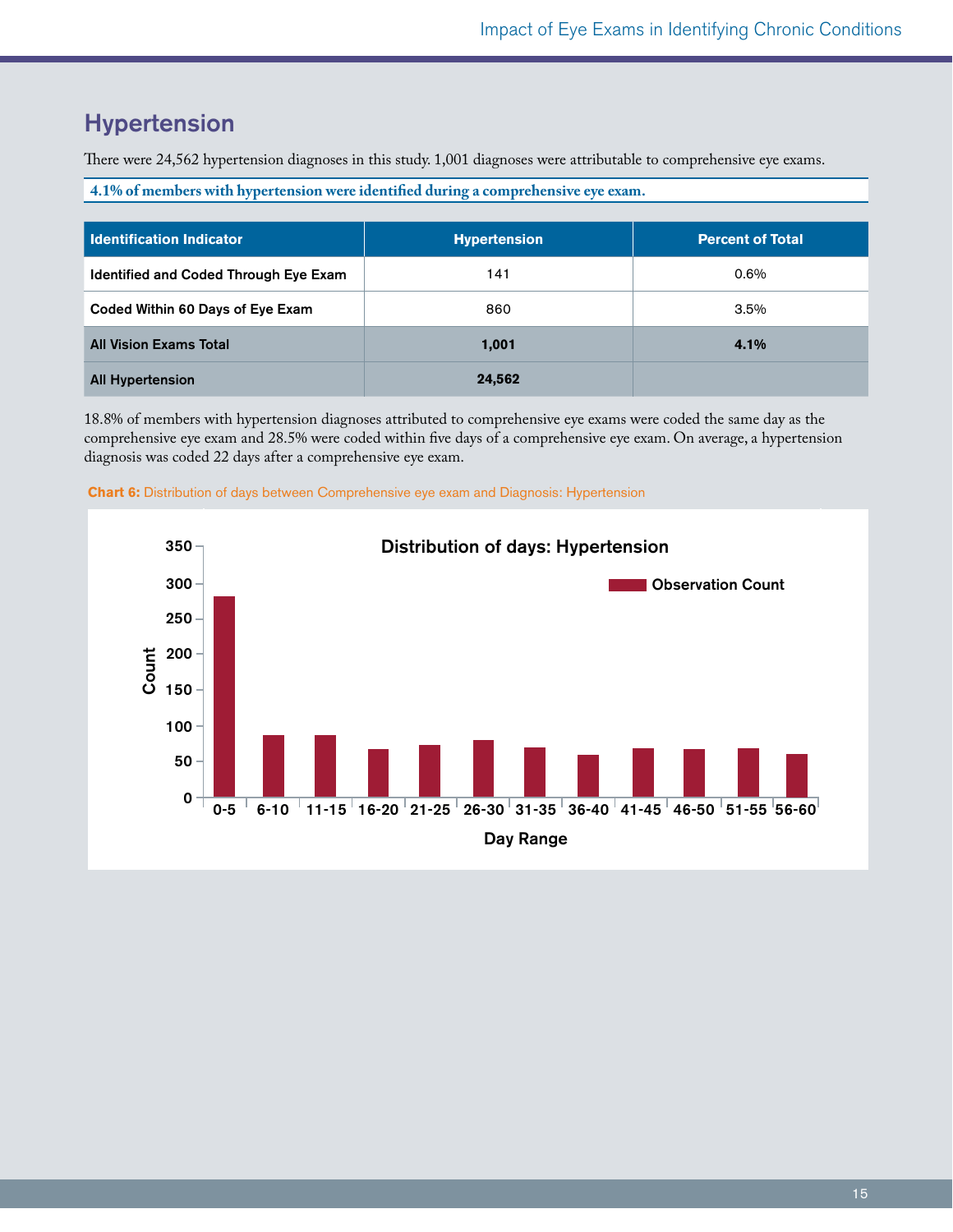## Juvenile Rheumatoid Arthritis

There were 75 juvenile rheumatoid arthritis diagnoses in this study. Nine diagnoses were attributable to comprehensive eye exams.

**12.0% of members with juvenile rheumatoid arthritis were identified during a comprehensive eye exam.**

| <b>Identification Indicator</b>       | <b>Juvenile Rheumatoid Arthritis</b> | <b>Percent of Total</b> |
|---------------------------------------|--------------------------------------|-------------------------|
| Identified and Coded Through Eye Exam | 8                                    | 10.7%                   |
| Coded Within 60 Days of Eye Exam      |                                      | 1.3%                    |
| <b>All Vision Exams Total</b>         | 9                                    | 12.0%                   |
| All Juvenile Rheumatoid Arthritis     | 75                                   |                         |

88.9% of members with juvenile rheumatoid arthritis diagnoses attributed to comprehensive eye exams were coded the same day as the comprehensive eye exam. On average, a juvenile rheumatoid arthritis diagnosis was coded one day after the comprehensive eye exam.

 **Chart 7:** Distribution of days between comprehensive eye exam and diagnosis: Juvenile Rheumatoid Arthritis

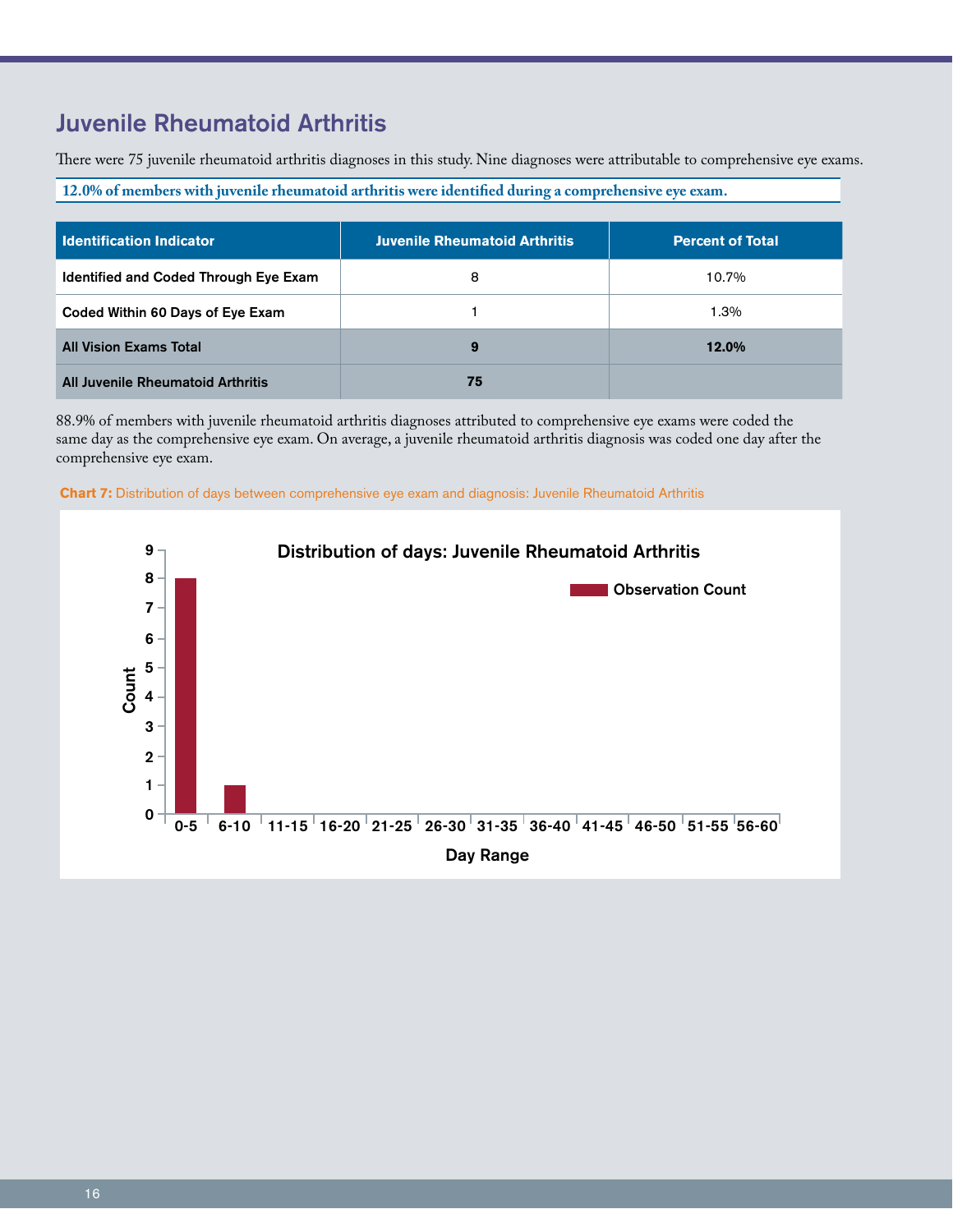## Multiple Sclerosis

There were 338 multiple sclerosis diagnoses in this study. 51 diagnoses were attributable to comprehensive eye exams.

**15.1% of members with multiple sclerosis were identified during a comprehensive eye exam.**

| <b>Identification Indicator</b>       | <b>Multiple Sclerosis</b> | <b>Percent of Total</b> |
|---------------------------------------|---------------------------|-------------------------|
| Identified and Coded Through Eye Exam | 26                        | 7.7%                    |
| Coded Within 60 Days of Eye Exam      | 25                        | $7.4\%$                 |
| <b>All Vision Exams Total</b>         | 51                        | 15.1%                   |
| <b>All Multiple Sclerosis</b>         | 338                       |                         |

50.0% of members with multiple sclerosis diagnoses attributed to comprehensive eye exams were coded the same day and 62.7% were coded within five days of a comprehensive eye exam. On average, a multiple sclerosis diagnosis was coded 13 days after the comprehensive eye exam.



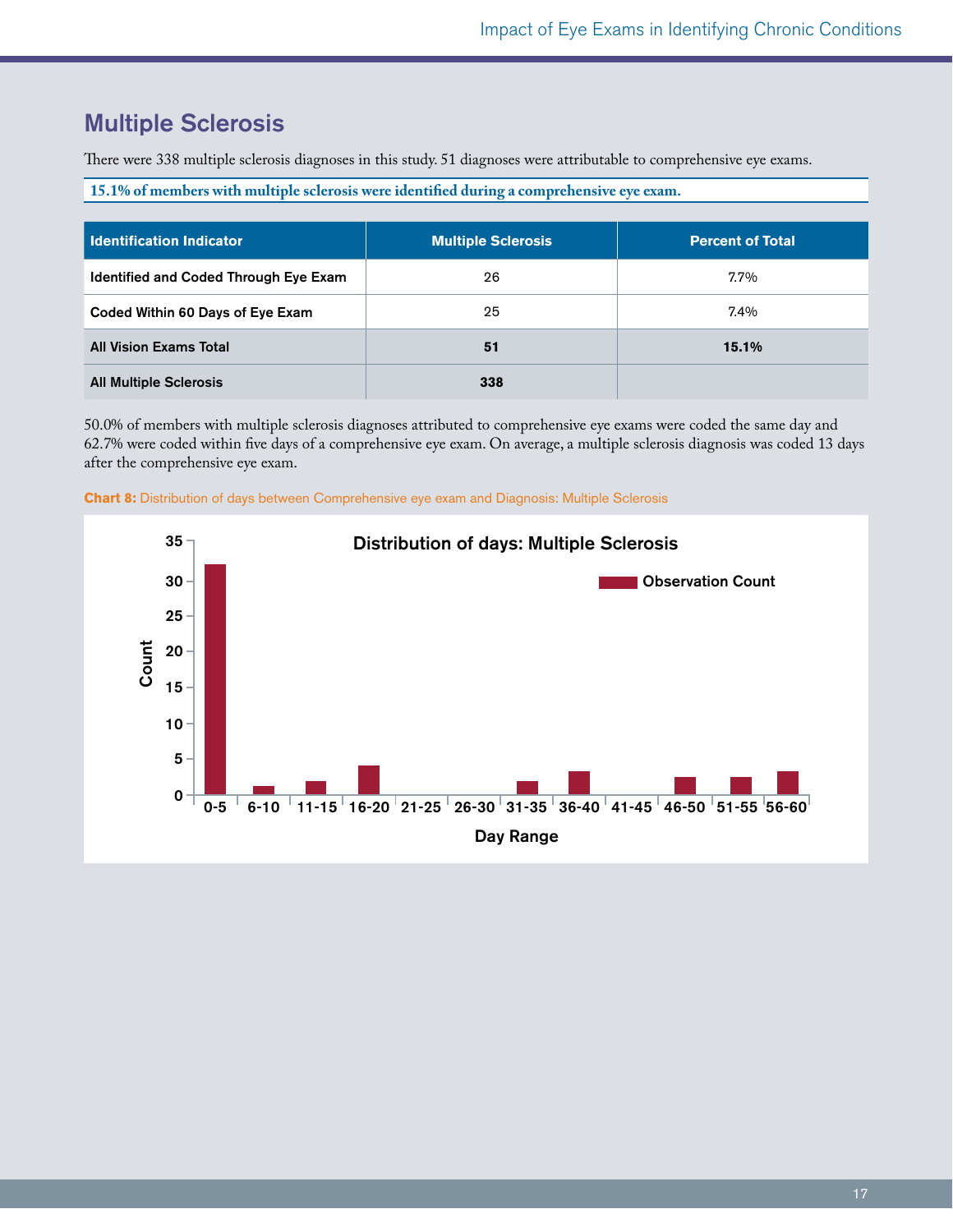## Rheumatoid Arthritis

There were 1,598 rheumatoid arthritis diagnoses in this study. 69 diagnoses were attributable to comprehensive eye exams.

**4.3% of members with rheumatoid arthritis were identified during a comprehensive eye exam.**

| <b>Identification Indicator</b>              | <b>Rheumatoid Arthritis</b> | <b>Percent of Total</b> |
|----------------------------------------------|-----------------------------|-------------------------|
| <b>Identified and Coded Through Eye Exam</b> | 28                          | 1.8%                    |
| Coded Within 60 Days of Eye Exam             | 41                          | 2.6%                    |
| <b>All Vision Exams Total</b>                | 69                          | 4.3%                    |
| <b>All Rheumatoid Arthritis</b>              | 1,598                       |                         |

44.9% of members with rheumatoid arthritis diagnoses attributed to comprehensive eye exams were coded the same day and 52.2% were coded within five days of a comprehensive eye exam. On average, a rheumatoid arthritis diagnosis was coded 16 days after the comprehensive eye exam.



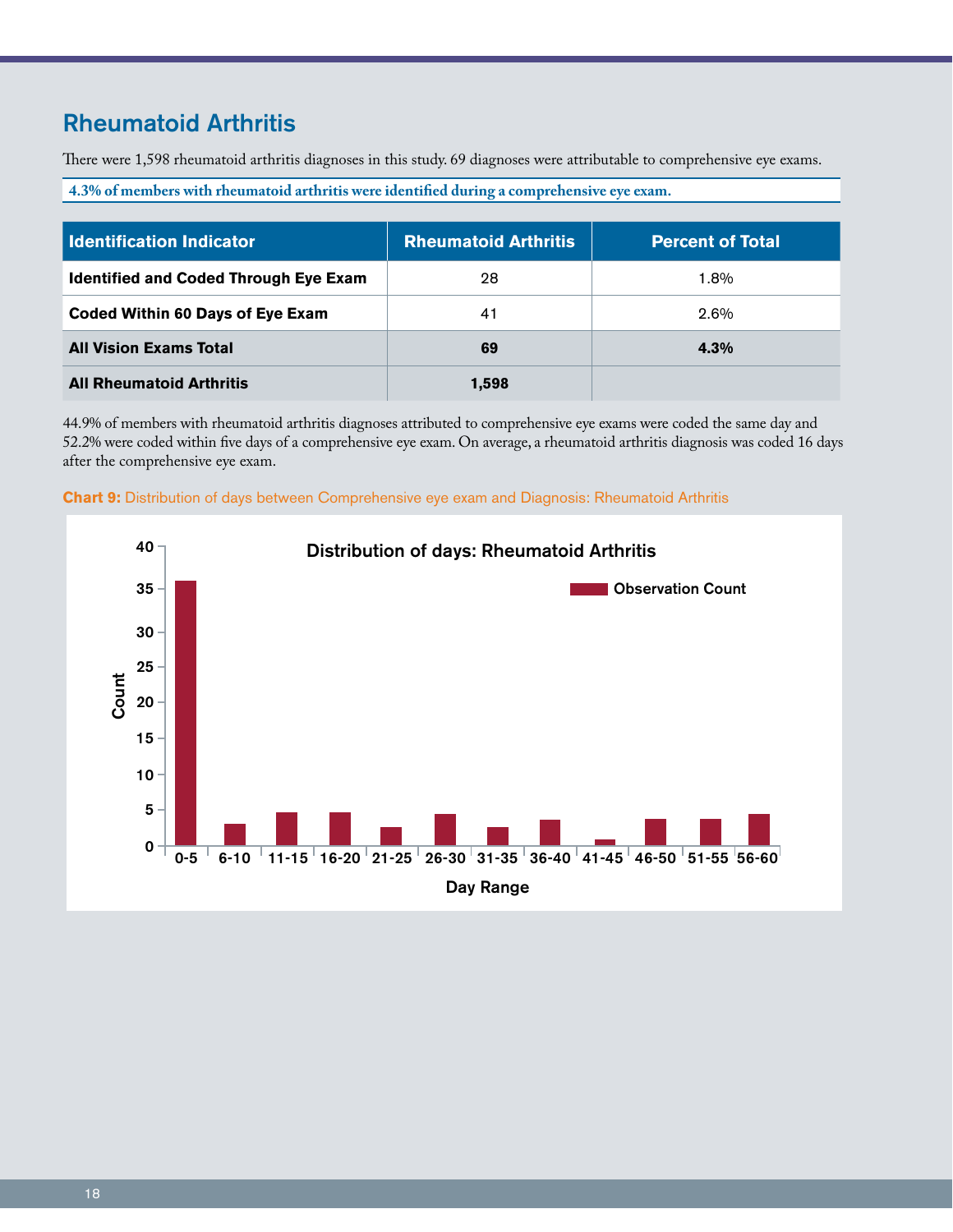### **References**

- 1. Cranor, Carole W, Bunting, Barry A, Christianson, Dale B. *Journal of the American Pharmaceutical Association.* March/April 2003. "The Asheville Project. Long-Term Clinical and Economic Outcomes of a Community Pharmacy Diabetes Care Program."
- 2. Diabetes Advocacy Alliance. 2013. "DAA Economic Toll Factsheet 2013-06-24." http://www.diabetesadvocacyalliance. org/pdf/DAA\_Economic\_Toll\_factsheet-2013-06-24.pdf
- 3. CDC. "Vital signs: prevalence, treatment, and control of hypertension," United States, 1999-2002 and 2005-2008. MMWR. 2011;60(4):103-8.
- 4. Heidenreich PA, Trogdon JG, Khavjou OA, Butler J, Dracup K, Ezekowitz MD, et al. "Forecasting the future of cardiovascular disease in the United States: a policy statement from the American Heart Association." Circulation 2011;123(8):933-44. Epub 2011 Jan 24.
- 5. Palar K, Sturm R. "Potential societal savings from reduced sodium consumption in the U.S. adult population." *American Journal of Health Promotion*. 2009;24(1):49–57.
- 6. Gould AL, Davies GM, Alemao E, Yin DD, Cook JR. "Cholesterol reduction yields clinical benefits: meta-analysis including recent trials." 2007 May;29(5):778-94.
- 7. Chous, Linda M, Christopher, Kim K, UnitedHealthcare "Integrating eye care with disease management: It's not just about diabetes anymore." 2012.
- 8. Human Capital Management Services Group. 2011. "Early Detection of Chronic Disease through Eye Care." http://www.hcmsgroup.com/hcms-study-supports-early-detection-of-chronic-disease-through-eye-care/
- 9. The Vision Council, 2008. "Vision Care: Focusing on the Workplace Benefit." http://www.thevisioncouncil.org/ consumers/media/Vision%20Coverage%20Report%20FINAL.pdf